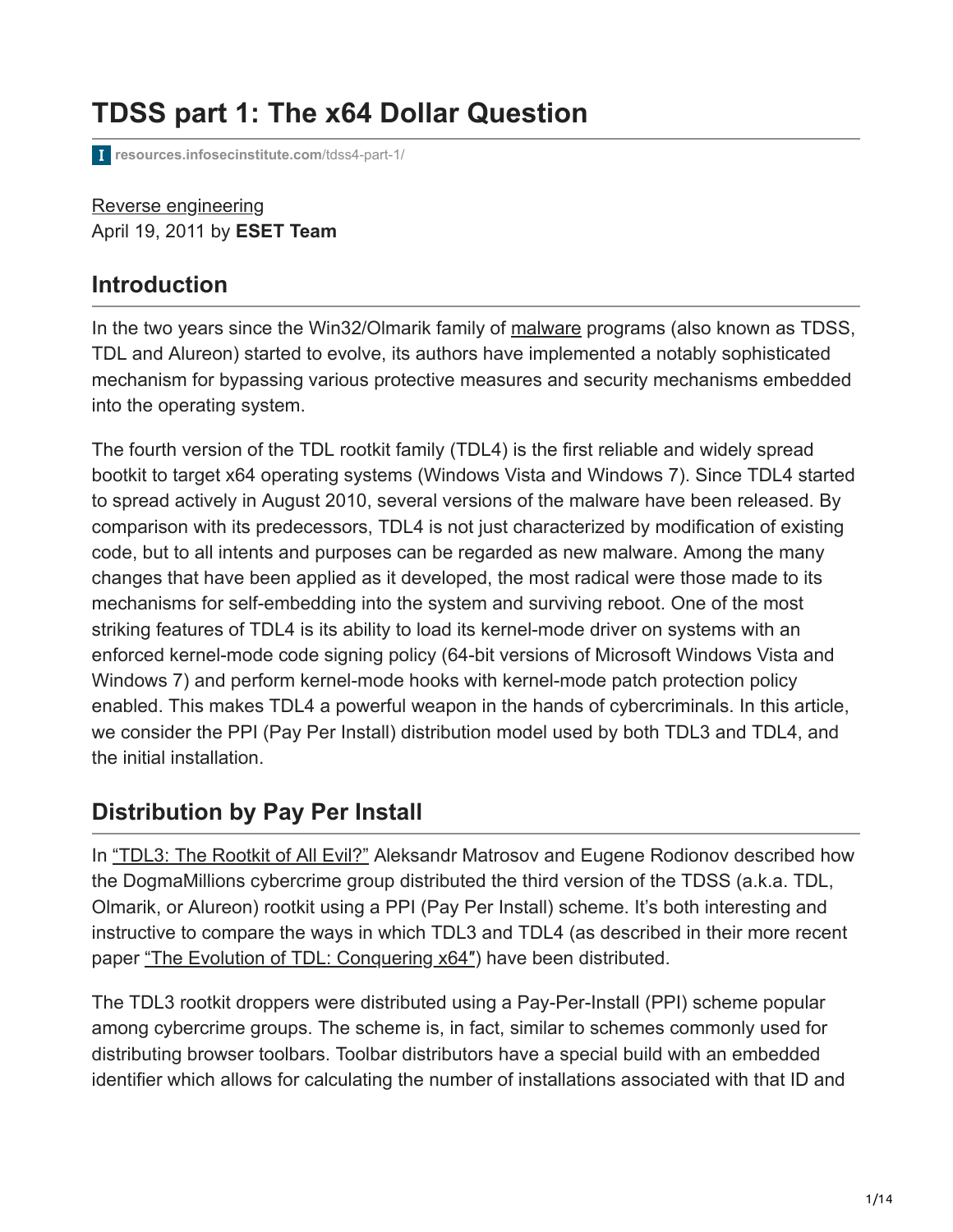therefore for determining their revenue. The same approach is used for distributing the rootkits: information about the distributor is embedded into the executable and special servers are used to calculate the number of installations.

Anyone deciding to cooperate with the cybercrime group received a unique login and a password, identifying the number of installations per resource, like this:

```
hxxp://dogmamillions.com/download.html?
login=b0bah&key=2b15ea4e5eb2bbd734081c051a14fa41&affSid=0
```
The gang made use of a well-developed business infrastructure: for example, each affiliate had a personal manager who could be consulted in case of any problems.

Distributed malware was repacked every few hours (or even more frequently) using all-tooreliable and sophisticated packers and protectors in order to reduce the risk of detection by antivirus software, using sophisticated tools and techniques to detect debuggers and virtual machines. Partners were instructed not to check on whether the malware can be detected by AV by using resources like VirusTotal, and could even be "fined" for doing so.

You can see the user interface characteristic of one widely-used encryptor in the figure below. At that point, this was attracting a charge of around \$500.

| Input Filename:                                                                                    | <b>EN DISERGED</b>                                  |        |  |
|----------------------------------------------------------------------------------------------------|-----------------------------------------------------|--------|--|
|                                                                                                    |                                                     | Browse |  |
| <b>O</b> Change Icon                                                                               |                                                     |        |  |
| <b>C</b> Icon Filename:                                                                            |                                                     |        |  |
|                                                                                                    |                                                     | Browse |  |
| Adv Settings                                                                                       |                                                     |        |  |
|                                                                                                    |                                                     |        |  |
| Anti Debug (Ollydbg,Soft-Ice,IDA,Generic Debuggers)<br>Anti SandBoxie/ThreatExpert<br>Melt on exit | Anti SandBoxes (Norman Anubis CW Generic Sandboxes) |        |  |
| Start Hidden (Without GUI)<br>Try to Unpack the Executable before Crypting<br>ea l                 |                                                     |        |  |
| UPX Packing Mode                                                                                   | Automatic (Recommended)                             |        |  |
|                                                                                                    | Automatic (Recommended)                             |        |  |
| <b>Overlay Detection/Processing</b><br><b>Injection Target</b>                                     | Default Self (Recommended)                          |        |  |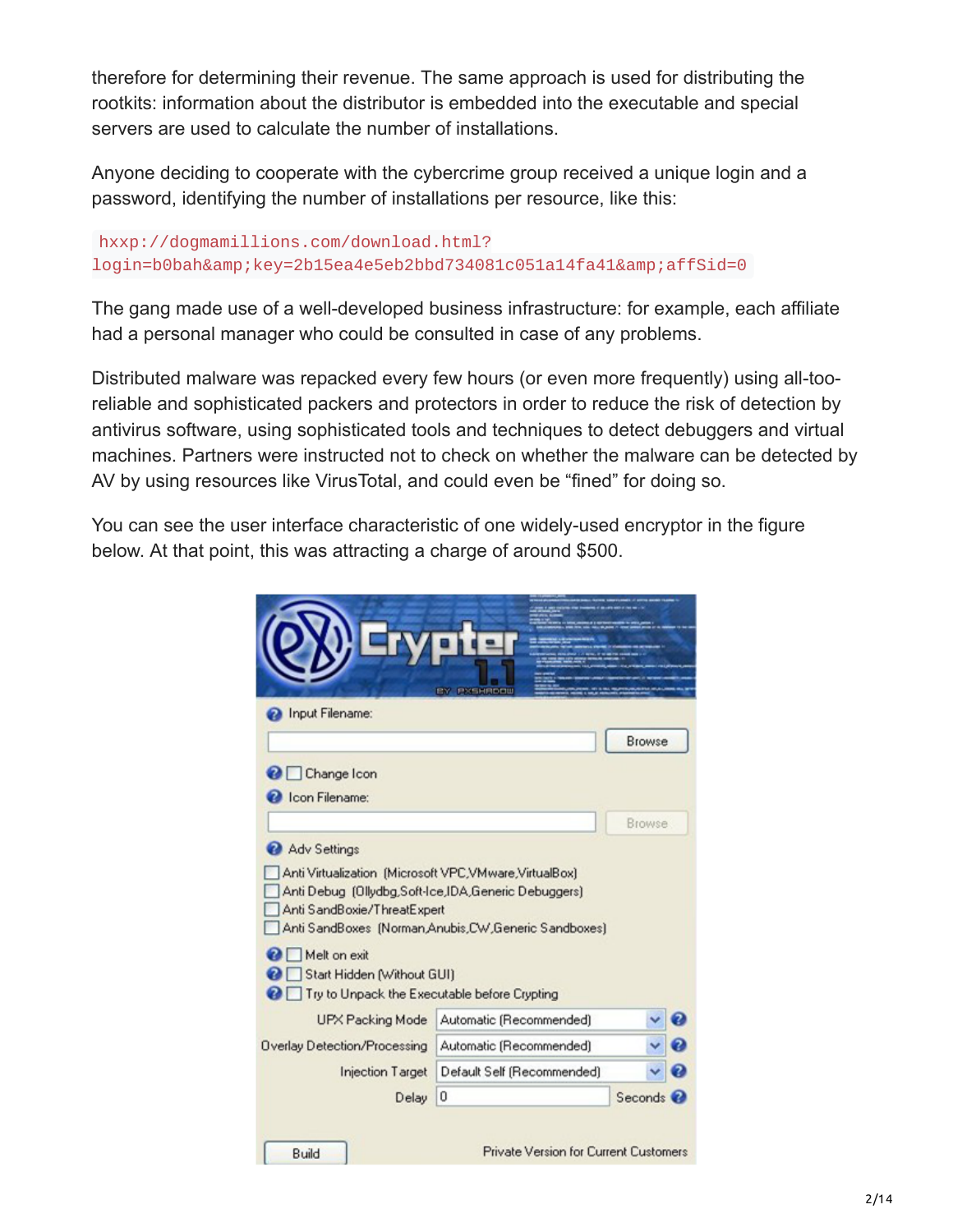#### *Figure 1 – User Interface of a Packer*

The Dogma Millions cybercrime group set up in business in the autumn 2009, placing many advertisements on public forums offering "easy money". However, it seems to have been somewhat uncomfortable with the copious attention it received last year, and shut down in the fall. Major affiliates to DogmaMillions could earn a cool \$100,000 daily, so it's no surprise that TDL4, the latest generation of TDSS, quickly found similar distribution channels.

GangstaBucks appeared at the end of 2010 and was widely advertised in various forums in Russia and elsewhere, offering very similar terms and features to DogmaMillions, and a very similar mode of expression.



*Figure 2 – The GangstaBucks Adverts*

Affiliates are able to download the current version of the Trojan downloader and to receive statistics relating to detection by antivirus software. This serves to dissuade the partner from submitting the current version to services such as VirusTotal that forward malicious samples to security companies.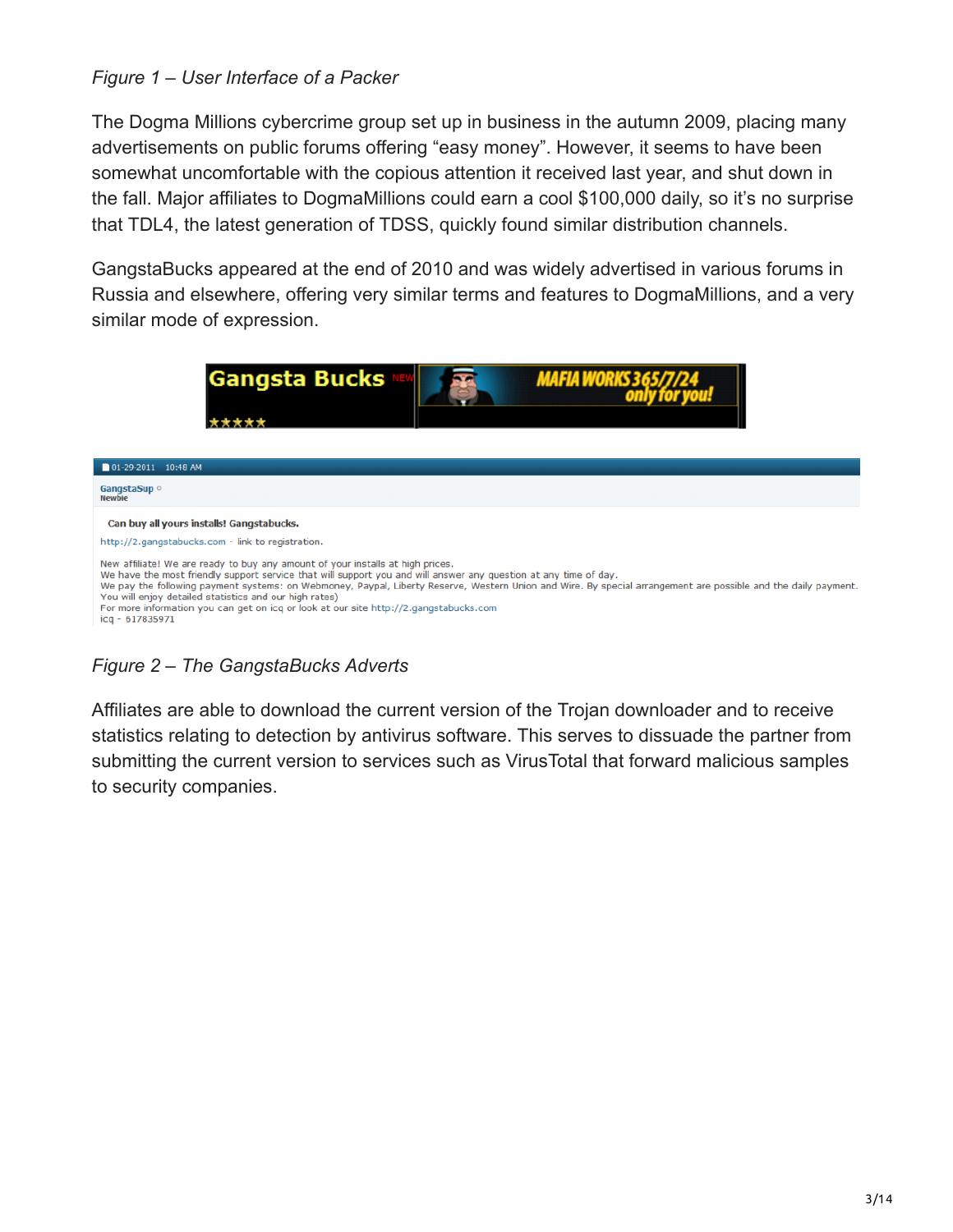#### DO NOT use public AV scanners like VirusTotal. We scan our .exe every hour special for you.

| AV - Update Time - Scan Result                                                           | AV - Update Time - Scan Result                                                  |  |  |  |
|------------------------------------------------------------------------------------------|---------------------------------------------------------------------------------|--|--|--|
| NOD32 11.02.2011 15:06:32 loader.exe a variant of<br>Win32/Kryptik.KNU                   | IKARUS 11.02.2011 15:24:04 -                                                    |  |  |  |
| VirusBuster 11.02.2011 -                                                                 | DrWeb 11.02.2011 14:31:34 -                                                     |  |  |  |
| $A$ vast -                                                                               | McAfee 11.02.2011 12:47:42 -                                                    |  |  |  |
| BitDefender 11.02.2011 10:32:24 loader.exe<br>Trojan.Generic.KDV.129614                  | Sophos 11.02.2011 14:31:16 loader.exe Mal/FakeAV-EA                             |  |  |  |
| eTrust-                                                                                  | AVG8 11.02.2011 -                                                               |  |  |  |
| ClamWin -                                                                                | KAV8 11.2.2011 12:02:06 -                                                       |  |  |  |
| SAV 10.02.2011 -                                                                         | Vba32 10.02.2011 13:17 -                                                        |  |  |  |
| F-Prot 11.02.2011 15:24:42 -                                                             | A-Squared 11.02.2011 12:24:58 -                                                 |  |  |  |
| TrendMicro 10.02.2011 14:20:02 -                                                         | F-Secure 10.2.2011 8:43:22 -                                                    |  |  |  |
| OneCare 11.2.2011 11:43:54 -                                                             | Avira 11.02.2011 14:25:58 loader.exe Is the Trojan<br>horse TR/Crypt.XPACK.Gen2 |  |  |  |
| Ewido Last bases -                                                                       | Panda 10.2.2011 12:36:04 -                                                      |  |  |  |
| Vexira 11.02.2011 -                                                                      | Norman 11.2.2011 1:26:06 -                                                      |  |  |  |
| Solo Last bases -                                                                        | ArcaVir 11.02.2011 12:43:36 -                                                   |  |  |  |
| Webroot 11.02.2011 14:31:16 loader.exe Mal/FakeAV-EA                                     | TrendMicro2010 11.2.2011 3:56:46 -                                              |  |  |  |
| Comodo 11.2.2011 12:54:50 -                                                              | Rising 11.2.2011 2:21:28 -                                                      |  |  |  |
| QuickHeal 11.02.2011 10:47:12 -                                                          | DigitalPatrol 11.02.2011 10:45:56 -                                             |  |  |  |
| GData loader.exe Virus: Trojan.Generic.KDV.129614<br>(Engine-A)                          | $AVL -$                                                                         |  |  |  |
| IkarusT3 11.2.2011 12:52:42 -                                                            | ZoneAlarm 11.2.2011 12:58:48 -                                                  |  |  |  |
| <b>Get fresh Loader:</b><br>Please, enter validation code<br>from image for .exe access: |                                                                                 |  |  |  |
| Verification code:*<br><b>Get Loader</b>                                                 |                                                                                 |  |  |  |
|                                                                                          |                                                                                 |  |  |  |

*Figure 3 –Scanning Samples for Detection by AV Software*

When the downloader is known to be widely detected, the partner receives a newly-repacked sample, so that release/detect cycle begins again.

When the downloader is launched it sends information about the compromised system to a C&C (Command and Control) server and pulls down a secondary downloader which in turn downloads and runs the main malware. The sequence of download events for the downloader which we analyzed is depicted in the following figure. As we can see, the first downloader obtains *Win32/Agent.QNF* which downloads and installs either *Win32/Bubnix* or *Win32/KeyLogger.EliteKeyLogger* malware onto the system.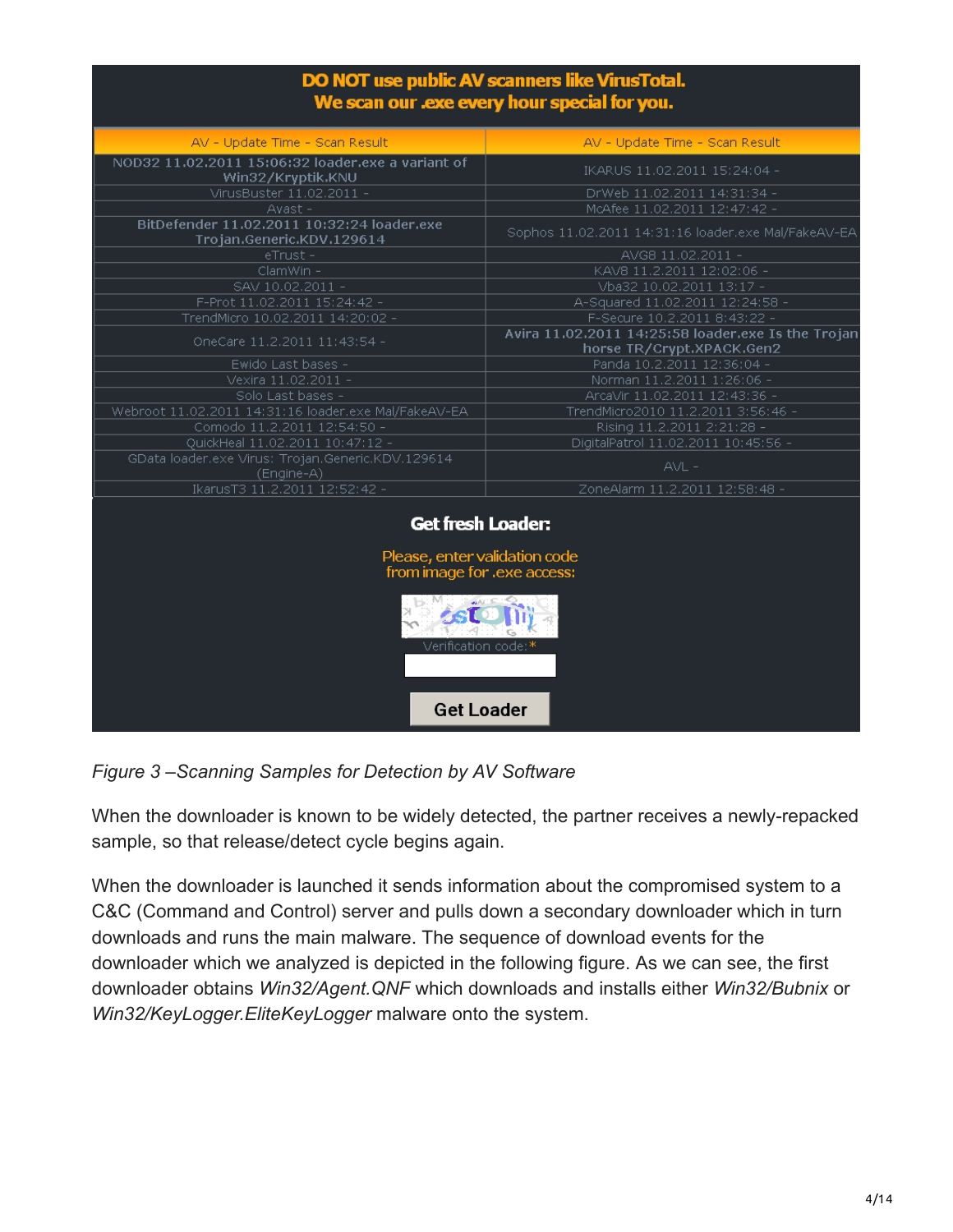

*Figure 4 – The Downloader at Work*

Downloader packers and links are changed every few hours, so as to minimize the risk of detection by malware installation tracking systems.

In the middle of February we received a downloader (Win32/TrojanDownloader.Agent.QOF) that installs the latest version of the TDL4 bootkit onto the system. During the installation of the bootkit, as we can see from figure 5, the downloader reports back to the server to register the installation with the partner identifier.



*Figure 5 – Installation of GangstaBucks's TDL4*

When conditions are mutually beneficial, services like DogmaMillions and GangstaBucks can accumulate hundreds of partners. In such a case the number of sites all over the world distributing the malicious software can reach several thousand.

# **Bootkit Installation**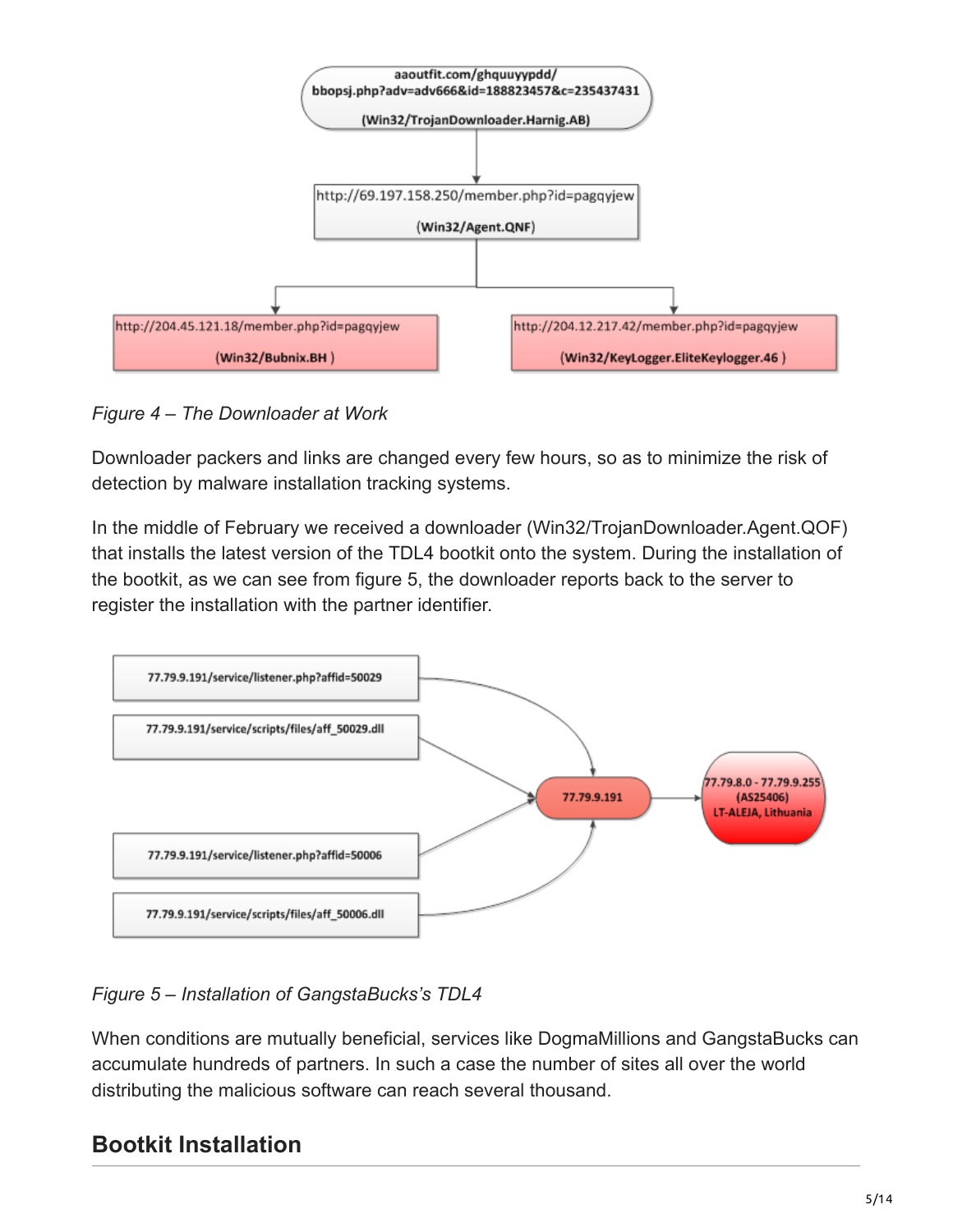The installation of the bootkit is handled differently on x86 and x64 systems due to specific limitations on x64 platforms. As soon as the dropper is unpacked it checks whether it is running in Wow64 process and determines which branch of the code it should execute.

| 009FD5BB<br>009FD5C0 | 68 780AA000<br>68 880AA000 | PUSH 0000078<br>PUSH 0A00A88   | ASCII "IsWow64Process"<br>ASCII "kernel32" |
|----------------------|----------------------------|--------------------------------|--------------------------------------------|
| 009FD5C5             | FF15 2C00A000              | CALL DWORD PTR DS: [A0002C]    | kerne132.GetModuleHandleA                  |
| 009FD5CB             | 50                         | PUSH EAX                       |                                            |
| 009FD5CC             | FF15 6C00A000              | CALL DWORD PTR DS: [A0006C]    | kernel32.GetProcAddress                    |
| 009FD5D2             | 8BF0                       | MOU ESI.EAX                    |                                            |
| 009FD5D4             | 85F6                       | TEST ESI, ESI                  |                                            |
| <b>009FD5D6</b>      | 74 0D                      | E SHORT 009FD5E5               |                                            |
| <b>009FD5D8</b>      | 8D45 FC                    | LEA EAX, DWORD PTR SS: [EBP-4] |                                            |
| <b>ØØ9FD5DB</b>      | 50                         | <b>PUSH EAX</b>                |                                            |
| 009FD5DC             | FF15 7000A000              | CALL DWORD PTR DS: [A00070]    | kerne132.GetCurrentProcess                 |
| 009FD5E2             | 50                         | <b>PUSH EAX</b>                |                                            |
| 009FD5E3             | FFD6                       | CALL ESI                       | kerne132.IsWow64Process                    |

*Figure 6 –Determining OS Version*

#### **Infecting x86 Systems**

On x86 systems the installation process looks the same as it does for TDL3/TDL3+, as [described in an earlier paper \(http://www.eset.com/resources/white-papers/TDL3-](http://www.eset.com/resources/white-papers/TDL3-Analysis.pdf) Analysis.pdf). To bypass HIPS the bootkit loads itself as a print provider into the trusted system process (*spooler.exe*) from whence it loads a kernel-mode driver (*drv32*) which infects the system.

The bootkit implements an additional HIPS bypassing technique which wasn't noticed in TDL3/TDL3+ droppers: it hooks the *ZwConnectPort* system routine exported from *ntdll.dll*.

```
ntHandle = GetModuleHandleA("ntdll.dll");<br>funcAddress = GetProcAddress(ntHandle, "ZwConnectPort");<br>SpliceFunc(funcAddress, NewZwConnectPort, &OriginalZwConnectPort, ChangeMemProtection, MemAlloc);
AddPrintProvidorW(&pPrintProvidorName, 1u, pProvidorInfo);<br>if ( GetLastError() == RPC_S_SERUER_UNAUAILABLE )
   U4 = STATUS_INVALID_DEVICE_REQUEST;
   SC_ HANDLE = OpenSCManagerA(0, 0, 1u);
    S_HANDLE = OpenServiceA(SC_HANDLE, "spooler", 0x14u);
   h\overline{S}ervice = S HANDLE;
```
*Figure 7 – Hooking ZwConnectPort*

Here is the prototype of the function *ZwConnectPort.* Parameter *PortName* is set to the name of the target LPC port to connect to.

```
NTSYSAPI
NTSTATUS
NTAPI
ZwConnectPort(
OUT PHANDLE PortHandle,
IN PUNICODE_STRING PortName,
IN PSECURITY_QUALITY_OF_SERVICE SecurityQos,
IN OUT PPORT_SECTION_WRITE WriteSection OPTIONAL,
IN OUT PPORT_SECTION_READ ReadSection OPTIONAL,
```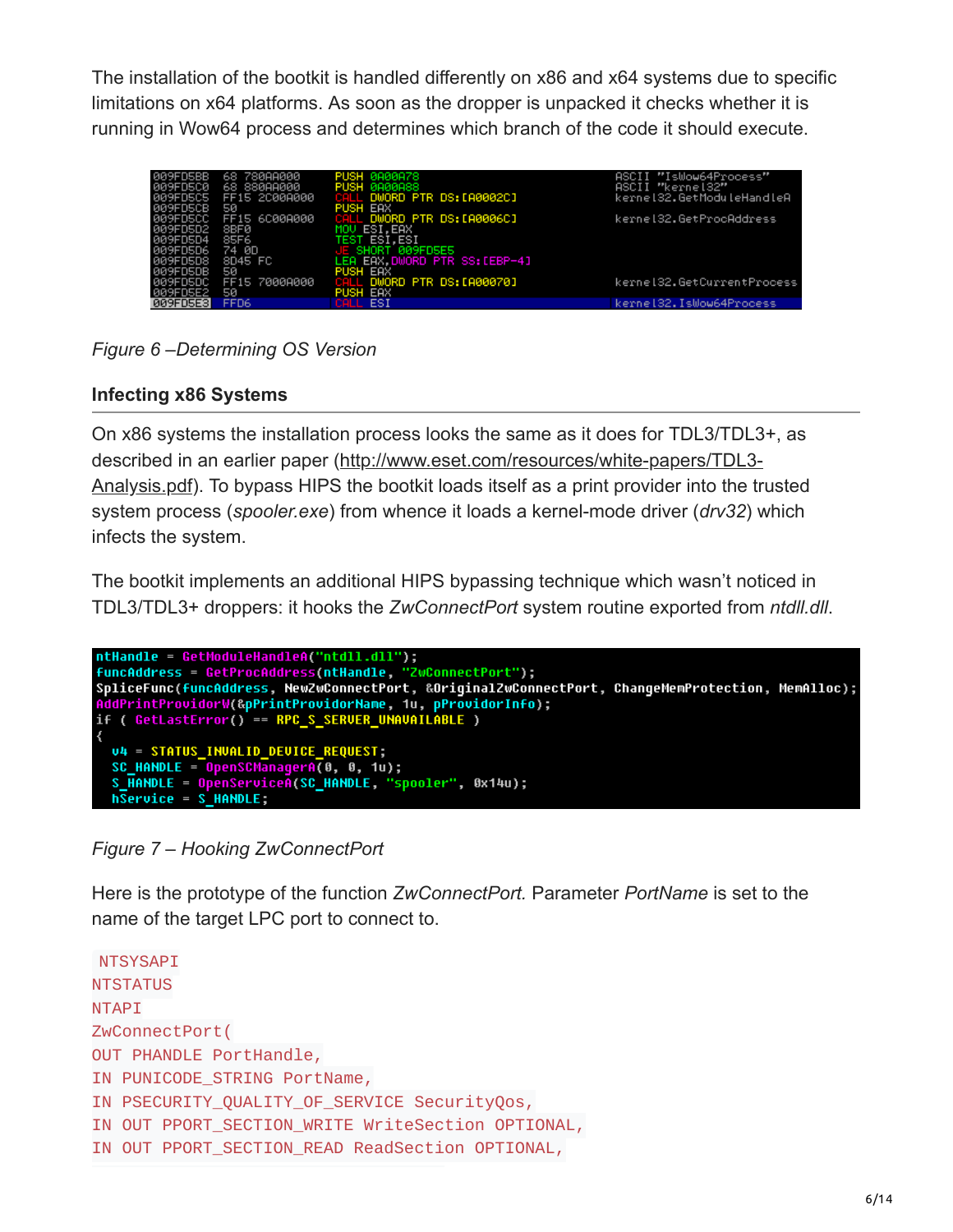```
OUT PULONG MaxMessageSize OPTIONAL,
IN OUT PVOID ConnectData OPTIONAL,
IN OUT PULONG ConnectDataLength OPTIONAL
```
The routine is called during execution of *AddPrintProvidor* to connect to the print spooler LPC port. As shown here the hook prepends to the target port name *"??GLOBALROOT"* string in an attempt to connect to the print spooler service.



*Figure 8 – The Code of ZwConnectPort Hook*

When the driver is loaded into kernel-mode address space it overwrites the MBR (Master Boot Record) of the disk by sending SRB (SCSI Request Block) packets directly to the miniport device object, after which it initializes its hidden file system. The bootkit's modules are written into the hidden file system from the dropper by means of the *CreateFile* and *WriteFile* API functions.

The algorithm for infecting x86 operating systems is presented in Figure 10. It is important to mention that the TDL4 dropper exploits the now-patched MS10-092 vulnerability in the Microsoft Windows Task Scheduler service in order to elevate privileges and successfully load its own driver. The vulnerable systems include all Windows operating systems starting from Microsoft Windows Vista (both x86 and x64 versions). If it fails to exploit the vulnerability it copies itself into a file into TEMP directory with the name *"setup\_xxx.exe"* and creates a corresponding manifest file requesting administrative privileges to run the application. After that, it runs the copied dropper by calling *ShellExecute* and a dialog box message requesting administrative rights is displayed to the user.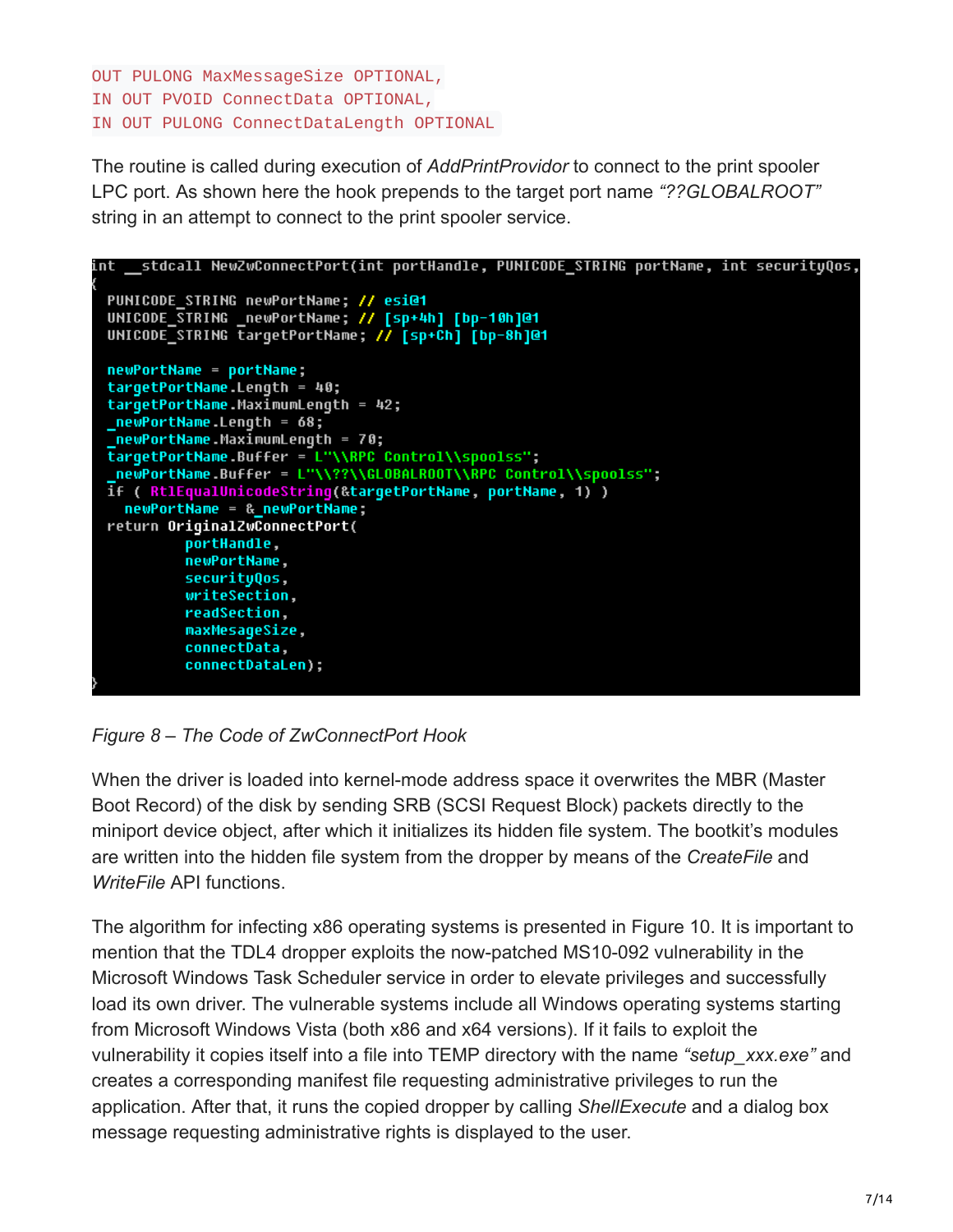

*Figure 9 – The Algorithm of Infecting x86 System*

#### **Infecting x64 Systems**

When the dropper is run on x64 operating systems it is unable to load the kernel-mode driver, as 64-bit systems require it to be signed. To overcome this restriction the dropper writes all its components directly to the hard drive by sending

IOCTL SCSI PASS THROUGH DIRECT requests to a disk class driver. It obtains the disk's parameters and creates the image of its hidden file system in the memory buffer which is then written onto the hard drive at a certain offset. We'll discuss the way in which the hidden file system is maintained in a future article, but an earlier article for Virus Bulletin ([Rooting around in TDSS](http://www.eset.com/us/resources/white-papers/Rooting-about-in-TDSS.pdf)) is also relevant to the discussion. When the image is written the dropper modifies the MBR of the disk to get its malicious components loaded at boot time. After that, the dropper reboots the system by calling the *ZwRaiseHardError* routine, passing as its fifth parameter *OptionShutdownSystem.* This instructs the system to display a BSOD (Blue Screen Of Death) and reboot the system:

**NTSYSAPI NTSTATUS NTAPI** NtRaiseHardError( IN NTSTATUS ErrorStatus IN ULONG NumberOfParameters, IN PUNICODE\_STRING UnicodeStringParameterMask OPTIONAL,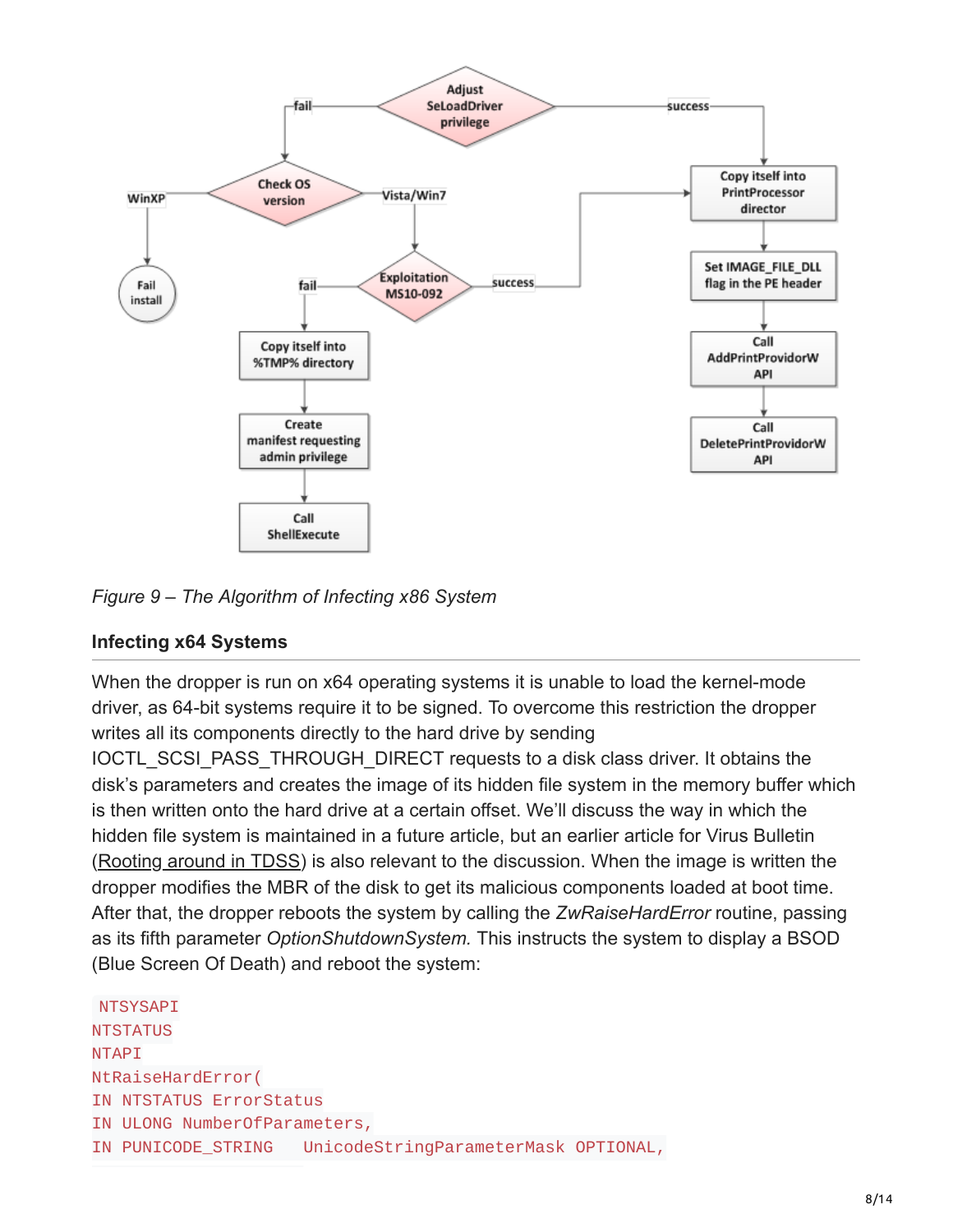```
IN PVOID *Parameters,
IN HARDERROR_RESPONSE_OPTION ResponseOption,
OUT PHARDERROR_RESPONSE Response );
```
In the next figure we present a diagram depicting process of infecting x64 system.



*Figure 10 – The Algorithm for Infecting x64 Systems*

#### **The Dropper's Payload**

The bootkit's components are contained inside the ".config" section of the dropper (the layout of the section is described below as detailed in our report on TDL3).

The rootkit dropper is encrypted. The decryption routine is slightly obfuscated and varies between different droppers. During unpacking, the dropper performs some simple antidebugging checks and also checks that it isn't running inside a virtual machine. The next figure shows the structure of the dropper.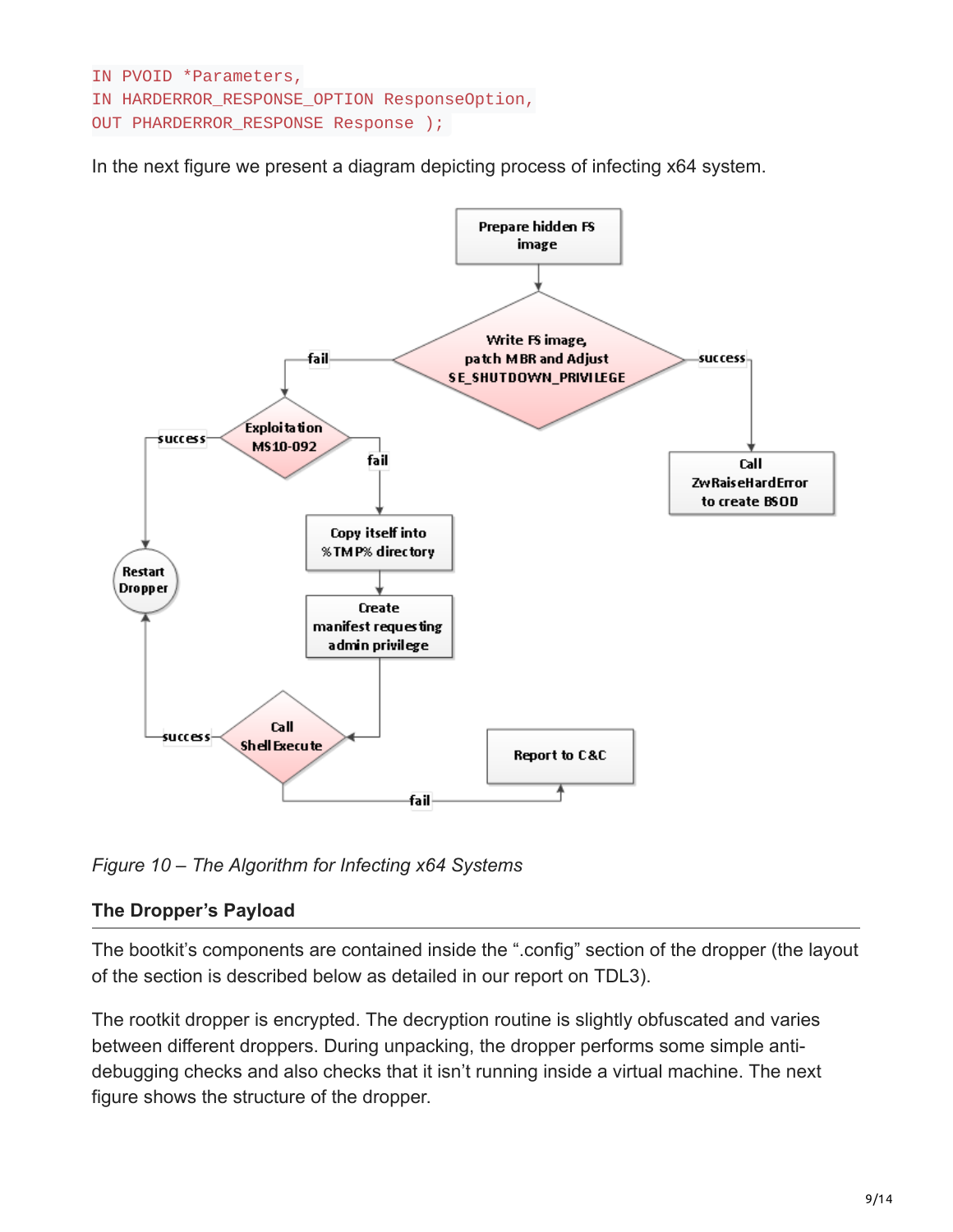



Here is the list of modules that are dropped into the hidden file system:

| Proppou mouuros Posonpuon |                                                          |
|---------------------------|----------------------------------------------------------|
| mbr                       | original contents of the infected hard drive boot sector |
| ldr16                     | 16-bit real-mode loader code                             |
| Idr32                     | fake kdcom.dll for x86 systems                           |
| ldr64                     | fake kdcom.dll for x64 systems                           |
| $\frac{dr}{32}$           | the main bootkit driver for x86 systems                  |
| drv64                     | the main bootkit driver for x64 systems                  |
| cmd.dll                   | payload to inject into 32-bit processes                  |
| cmd64.dll                 | payload to inject into 64-bit processes                  |
| cfg.ini                   | configuration information                                |
| bckfg.tmp                 | encrypted list of C&C URLs                               |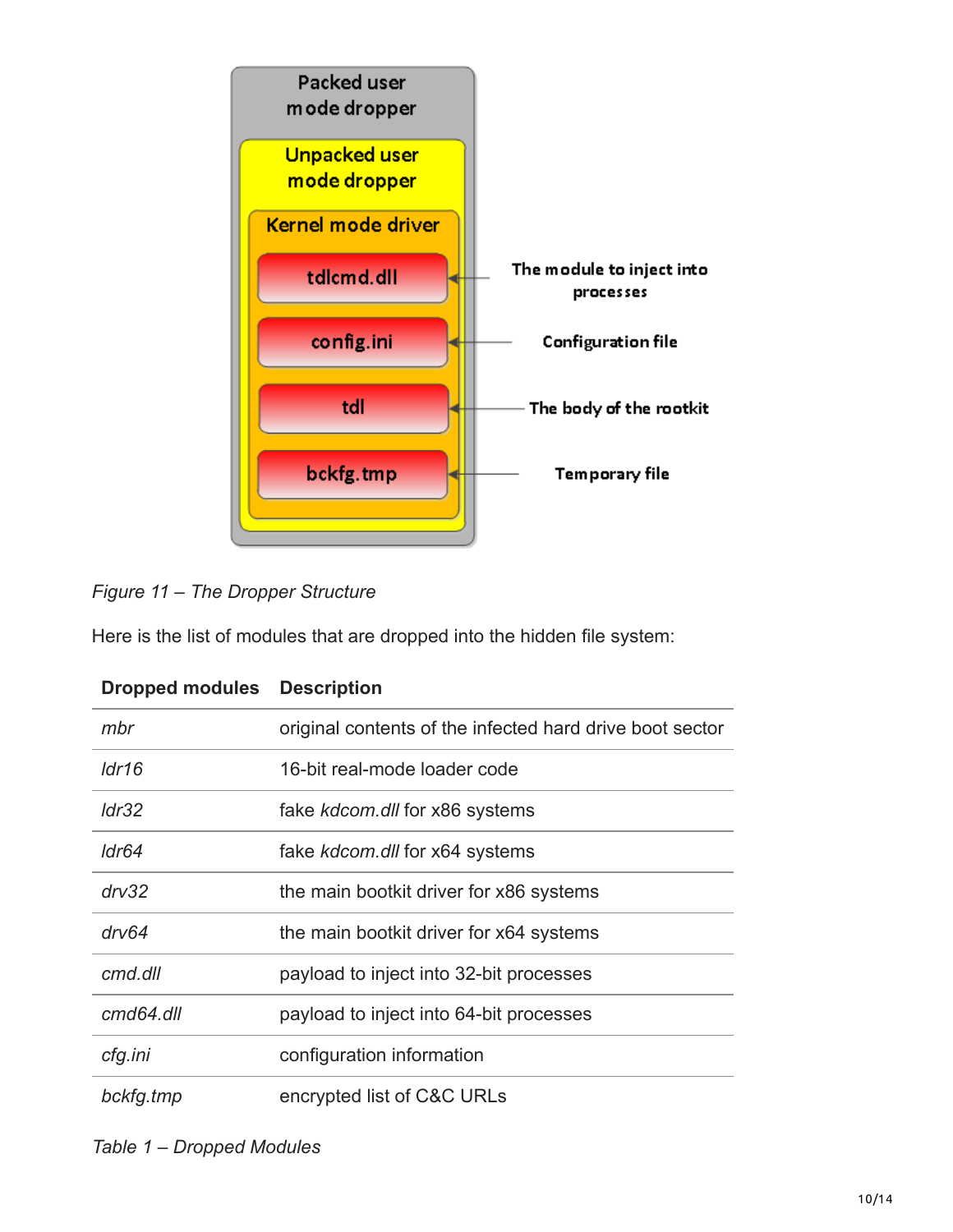#### **Comparison with TDL3/TDL3+**

Here is the table summarizing the major differences between the TDL3/TDL3+ and TDL4 droppers which include bypassing HIPS, escalating privileges, installation mechanism and number of installed modules.

|                                       | TDL3/TDL3+                         | TDL4                                                             |
|---------------------------------------|------------------------------------|------------------------------------------------------------------|
| <b>Bypassing HIPS</b>                 | AddPrintProcessor/AddPrintProvidor | AddPrintProvidor,<br><b>ZwConnectPort</b>                        |
| <b>Privilege</b><br><b>Escalation</b> |                                    | MS10-092                                                         |
| <b>Installation</b><br>mechanism      | By loading kernel-mode driver      | By loading kernel-mode<br>driver, Overwriting MBR of<br>the disk |
| Number of<br>installed modules        | 4                                  | 10                                                               |

*Table 2 – Comparison of TDL Droppers*

## **TDL4 and Glupteba**

At the beginning of March 2011 we received another interesting sample of TDL4: this time, one that downloads and installs another malicious program, Win32/Glupteba.D. This was the first instance the authors had come across of TDL4s being used to install other malware. It is important to mention that this is *not* a plug-in for TDL4: it is standalone malware, which can download and execute other binary modules independently. A sample of Win32/Olmarik.AOV was obtained from a server at vidquick.info. After what looked at first like a standard TDL4 installation, at any rate by comparison with the most recent versions analyzed, Win32/Olmarik.AOV received a command from the C&C server to download and execute another binary file.

Win32/Glupteba.D uses the customary blackhat SEO (Search Engine Optimization) methods to push clickjacking contextual advertising as used by the ads network Begun (http://www.begun.ru/), which has a high profile in Russia. Clickjacking algorithms have been developed for crawling web sites pushing typical content for specified context ads. All the affected web sites are hosted by a single provider: "Masterhost.ru" is, in fact, the biggest Russian hosting-provider.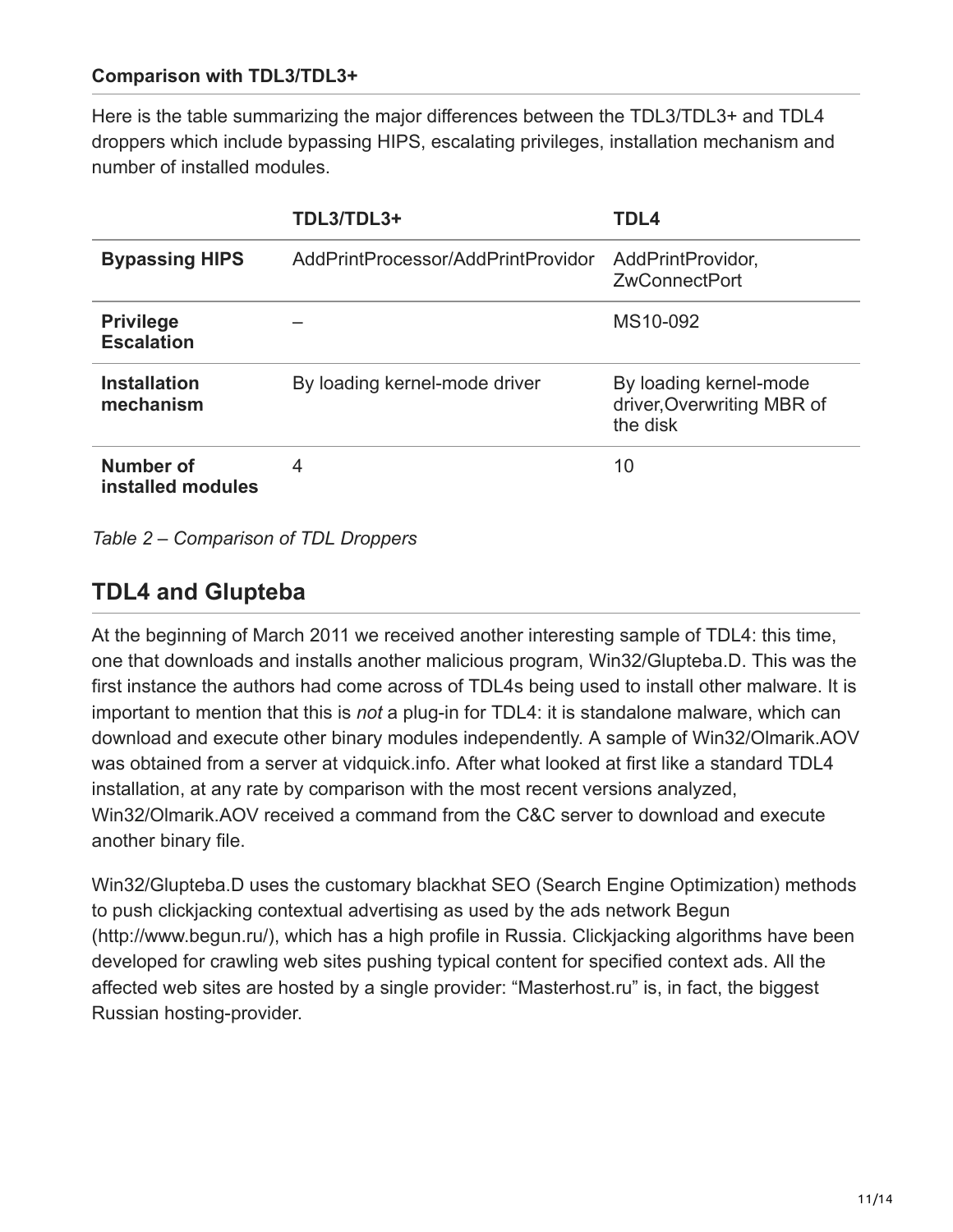

*Figure 12 – the Masterhost.ru Empire*

Network activity from Win32/Glupteba.D is shown in the following screendump:

| 78.108.178.154                | 50.  | 46621 | Out | 1372 | 8000,444 | 812.adult-pilot.net              | 26 4    | GoogleUpdateBeta.exe |
|-------------------------------|------|-------|-----|------|----------|----------------------------------|---------|----------------------|
| 217.73.200.221                | 60   | 60    | Out | 10   | http.    | tns-counter.ru                   | 25 224  | GoogleUpdateBeta.exe |
| $\blacksquare$ 91.192.149.17  | 1080 | 588   | Out | 32   | http     | autocontext.begun.ru             | 140     | GoogleUpdateBeta.exe |
| 90.156.201.33                 | 3032 | 1799  | Out | 176  | http     | fe.shared.masterhost.ru          | 338     | GoogleUpdateBeta.exe |
| $\blacksquare$ 91.192.148.1   | 475  | 297   | Out | 27   | http.    | autocontext.begun.ru             | 533     | GoogleUpdateBeta.exe |
| $\blacksquare$ 91.192.149.180 | 275  | 272   | Out | 45   | http     | thumbs01.begun.ru                | 160     | GoogleUpdateBeta.exe |
| 78.108.178.113                | 245  | 132   | Out | 9    | http     | 1109.adult-pilot.net             | 304     | GoogleUpdateBeta.exe |
| 94.198.240.135                | 234  | 124   | Out | 8    | http     |                                  | 297     | GoogleUpdateBeta.exe |
| $\blacksquare$ 91.192.149.145 | 1237 | 703   | Out | 46   | http.    | autocontext.begun.ru             | 157     | GoogleUpdateBeta.exe |
| $\blacksquare$ 91.192.149.118 | 30   | 30    | Out | 5    | http.    | spylog.begun.ru                  | 9868    | GoogleUpdateBeta.exe |
| 217.73.200.222                | 44   | 44    | Out | 7    | http.    | tns-counter.ru                   | 16757   | GoogleUpdateBeta.exe |
| 78.140.142.124                | 65   | 61    | Out | 10   | http.    | v-2-eu05-d1222-124.webazilla.com | 20 360  | GoogleUpdateBeta.exe |
| 88.212.196.102                | 18   | 18    | Out | 3    | http     | host02.rax.ru                    | 6 3 8 1 | GoogleUpdateBeta.exe |
| $\blacksquare$ 91.192.149.36  | 6    | 6     | Out | 1    | http.    | thumbs01.begun.ru                | 3598    | GoogleUpdateBeta.exe |
| 91.192.148.17                 | 181  | 81    | Out | 2    | http.    | autocontext.begun.ru             | 260     | GoogleUpdateBeta.exe |
| $\blacksquare$ 88.212.196.69  | 12   | 12    | Out | 2    | http.    | host69.rax.ru                    | 4 2 2 8 | GoogleUpdateBeta.exe |
| 95.169.186.211                | 8    | 7     | Out |      | http     | ns.km36123.keymachine.de         | 1764    | GoogleUpdateBeta.exe |
| 94.198.240.133                | 243  | 133   | Out | 9    | http     |                                  | 295     | GoogleUpdateBeta.exe |
| 91.192.148.145                | 415  | 212   | Out | 12   | http.    | autocontext.begun.ru             | 573     | GoogleUpdateBeta.exe |
| $\blacksquare$ 92.241.171.18  | 32   | 30    | Out | 6    | http     |                                  | 10 398  | GoogleUpdateBeta.exe |
|                               |      |       |     |      |          |                                  |         |                      |

Commands for Win32/Glupteba.D directed to the C&C server look like this: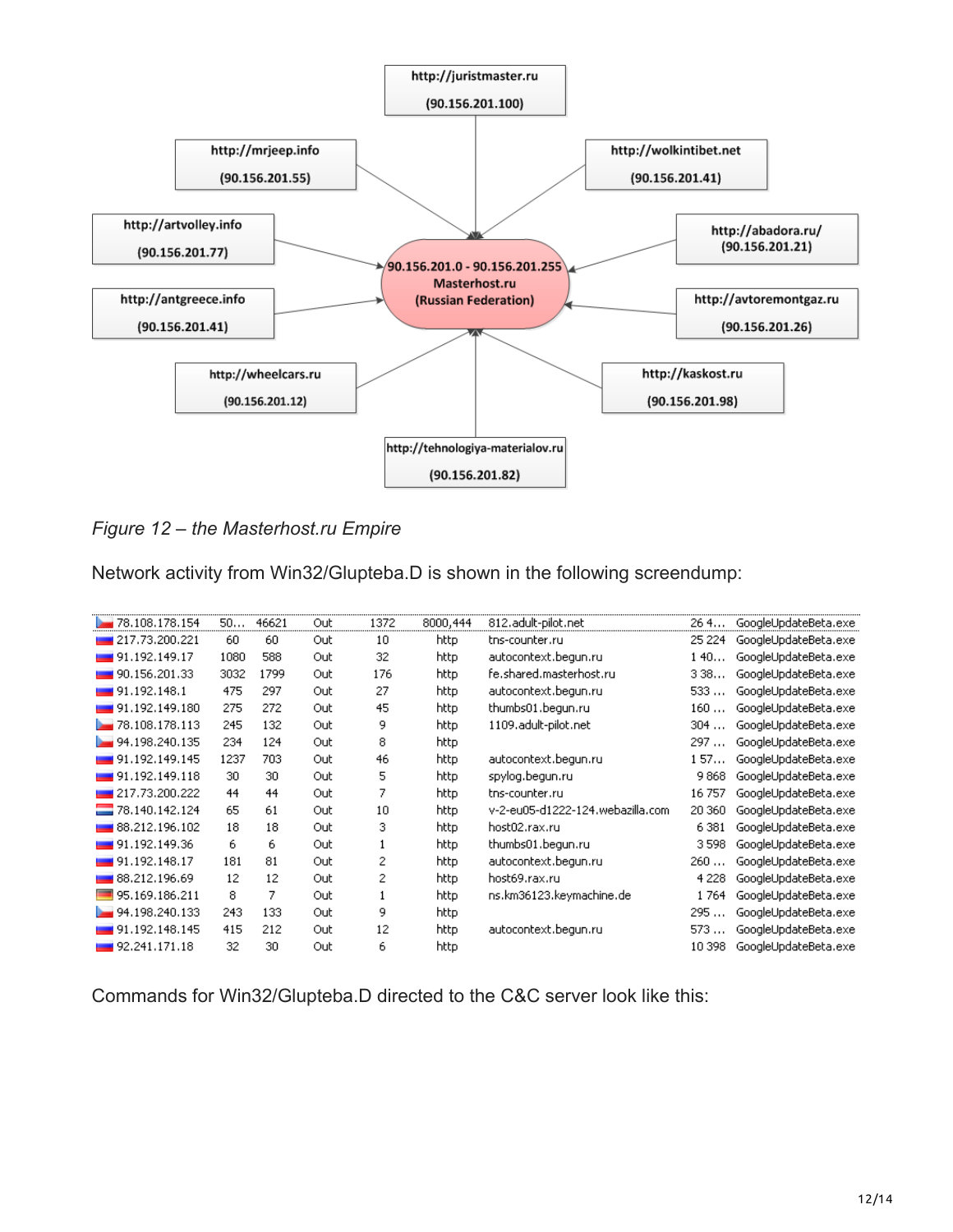| Id2Command(                                                                                                                                 |
|---------------------------------------------------------------------------------------------------------------------------------------------|
| $(int)$ off $_405028$ ,<br>"GET /stat?uptime=%d&downlink=%d&uplink=%d&id=%s&statpass=%s&version=%d&features=%d&quid=%s&comment=%s&p=%d&s=%s |
| $124$ ;                                                                                                                                     |
| Id2Command((int)off 40502C, "bpass", 5);                                                                                                    |
| Id2Command((int)off 405030, "urlmon.dll", 10);                                                                                              |
| Id2Command((int)off 405034, "shell32.dll", 11);                                                                                             |
| Id2Command((int)off 405038, "Kernel32.dll", 12);                                                                                            |
| Id2Command((int)off 40503C, "URLDownloadToFileA", 18);                                                                                      |
| Id2Command((int)off 405040, "ShellExecuteA", 13);                                                                                           |
| Id2Command((int)off_405044, "InterlockedIncrement", 20);                                                                                    |
| Id2Command((int)off_405048, "WaitForSingleObject", 19);                                                                                     |
| Id2Command((int)off_40504C[0], "ReleaseMutex", 12);                                                                                         |
| Id2Command((int)off_405050[0], "GetLastError", 12);                                                                                         |
| Id2Command((int)off 405054[0], "GetTickCount", 12);                                                                                         |
| Id2Command((int)off_405058, "Sleep", 5);                                                                                                    |
| Id2Command((int)off 40505C, "GetTempPathA", 12);                                                                                            |
| Id2Command((int)off 405060, "GetTempFileNameA", 16);                                                                                        |
| Id2Command((int)off 405064, "s9a8mzjXWUUPFN6i", 16);                                                                                        |
| Id2Command((int)off 405068, "GoogleUpdateBeta", 16);                                                                                        |
| Id2Command((int)off 40506C, "SOFTWARE\\Google\\Google Updater", 30);                                                                        |
| Id2Command((int)off 405070, ".exe", 4);                                                                                                     |
| Id2Command((int)off_405074, "goog", 4);                                                                                                     |
| Id2Command((int)off 405078, "open", 4);                                                                                                     |
| Id2Command((int)off_40507C[0], "HELLO\n", 6);                                                                                               |
| Id2Command((int)off_405080[0], "READY\n", 6);                                                                                               |
| Id2Command((int)off_405084[0], "READT\n", 6);                                                                                               |
| Id2Command((int)off_405088, "READD\n", 6);<br>Id2Command((int)off 40508C, "ok", 2);                                                         |
| Id2Command((int)off 405090, "badpass", 7);                                                                                                  |
| Id2Command((int)off 405094, "session:", 8);                                                                                                 |
| Id2Command((int)off 405098, "/svc", 4);                                                                                                     |
| Id2Command((int)off 40509C, "@%s:%s:%d\n", 10);                                                                                             |
| Id2Command((int)off 4050A0, "%s:%s\n", 6);                                                                                                  |
| Id2Command((int)off 4050A4, "GUID", 4);                                                                                                     |
| Id2Command((int)off_4050A8, "value", 5);                                                                                                    |
| Id2Command((int)off 4050AC, "svalue", 6);                                                                                                   |
| Id2Command((int)off 4050B0, "%.8X", 4);                                                                                                     |
| votuvo IdODammand//intlacc LOCOD6 UQdU Oli                                                                                                  |

## **Conclusion**

In the [next article](https://resources.infosecinstitute.com/tdss4-part-2/) in this series, we'll consider the bot, kernel mode and bootkit functionality of the malware.

[TDSS part 2: Ifs and Bots](https://resources.infosecinstitute.com/tdss4-part-2/)

Posted: April 19, 2011

Author

#### **ESET Team**

#### **[VIEW PROFILE](https://resources.infosecinstitute.com/author/eset-team/)**

Aleksandr Matrosov is a Senior Malware Researcher at ESET. He is also a Lecturer at the Cryptology and Discrete Mathematics at National Nuclear Research University MEPh. He specializes in the analysis of malicious threats and cybercrime activity. Eugene Rodionov is a malware researcher for ESET. Rodionov also holds the position of Lecturer at the National Nuclear Research University MEPhI in Russia. His interests include kernel-mode programming, anti-rootkit technologies, reverse engineering and cryptology. David Harley is a Senior Research Fellow at ESET. He is a Director of the Anti-Malware Testing Standards